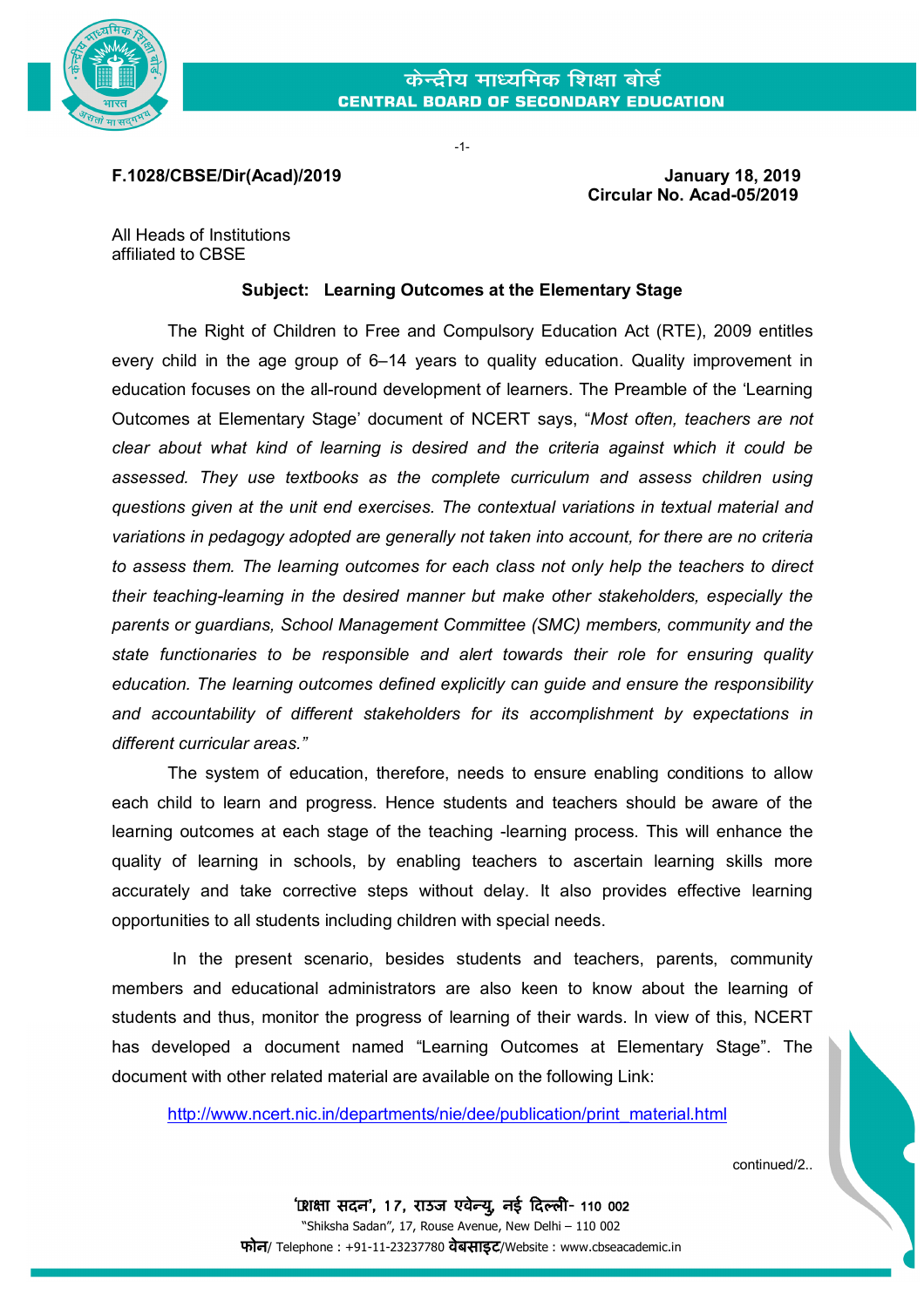



-2-

The document includes learning outcomes mentioned distinctly for each class in Languages (Hindi, English and Urdu), Mathematics, Environmental Studies, Science and Social Science up to the Elementary Stage. It is meant for all stakeholders especially the parents/guardians, teachers, and School Management Committee and community members. In the document, the section under each curricular area comprises a brief understanding about the nature of the subject, followed by the curricular expectations. The curricular expectations are the long-term goals that students need to acquire over a period of time, and are, therefore, spelt out stage-wise. To help the teachers understand and achieve the learning outcomes as per the curricular expectations, some suggestive pedagogical processes are provided in the columns adjacent to that of learning outcomes. Using contextual resources and appropriate learning processes, the teachers can design and provide a variety of learning situations/opportunities as per the need of different learners in an inclusive classroom.

The following actions are required to be taken by the school:

- (1) The Learning Outcomes relate to classes I to VIII. It is expected that teachers shall make use of this document prepared by NCERT for providing meaningful and joyful learning experiences to the students.
- (2) It is expected that schools/ principals/ teachers shall go beyond "using textbooks as a complete curriculum, or assessing children on the basis of questions given at the unit end exercises". It is also expected that schools/ teachers/ principals will help students accomplish desired levels of competency based learning in different curricular areas.
- (3) Posters of the 'Compact Learning Outcomes' may be displayed in the school premises.
- (4) Parents of all students at elementary level may be sensitised and made aware of the various competencies that their child is expected to achieve at a given level / in a class, by calling special Parent Teacher meetings on an annual basis.
- (5) Principals may assume pedagogical leadership of schools and help all concerned teachers prepare annual curriculum plans using pedagogical processes suggested in this document or utilizing any other creative/ experiential pedagogy.
- (6) Principals may ensure effective implementation of annual curriculum plans.
- (7) Every school shall organise 3 Days' in house training programme for every teacher at the school level in accordance with CBSE Affiliation Byelaws, 2018.

continued / 3..